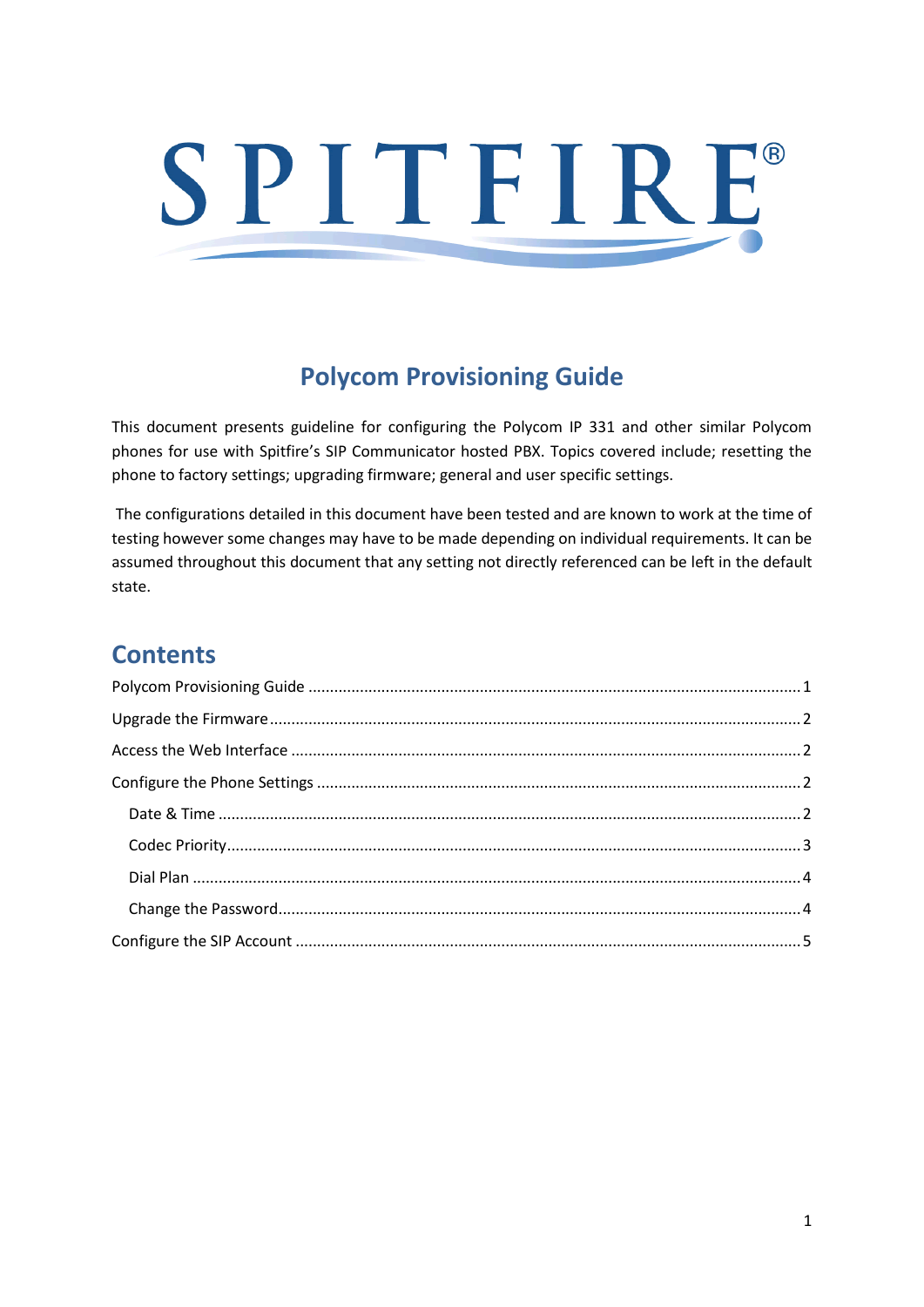## <span id="page-1-0"></span>**Upgrade the Firmware**

For firmware upgrades please see the phone specific document that details how this is done.

## <span id="page-1-1"></span>**Access the Web Interface**

To find the IP address of the phone, follow this navigation through the menu

**Menu / 2 Status / 2 Network / 1 TCP/IP Parameters**

Enter the IP address in your web browser to reach the logon page; the default password on Polycom phones is **456**

| Welcome to Polycom Web Configuration Utility |                                |  |
|----------------------------------------------|--------------------------------|--|
|                                              | <b>Enter Login Information</b> |  |
| Login As<br>Password                         | $\circ$ Admin $\circ$ User     |  |
| <b>Submit</b>                                | <b>Reset</b>                   |  |

- Login As: **Admin**
- Password: **456**

## <span id="page-1-2"></span>**Configure the Phone Settings**

#### <span id="page-1-3"></span>**Date & Time**

**Preferences / Date & Time / Display Format**

| Date & Time    |                            |
|----------------|----------------------------|
| $\Box$         | <b>Display Format</b>      |
| Time Format 24 |                            |
|                | Date Format   Mon, 1 Jan ▼ |

- Time Format: **24**
- Date Format: **Mon, 1 Jan**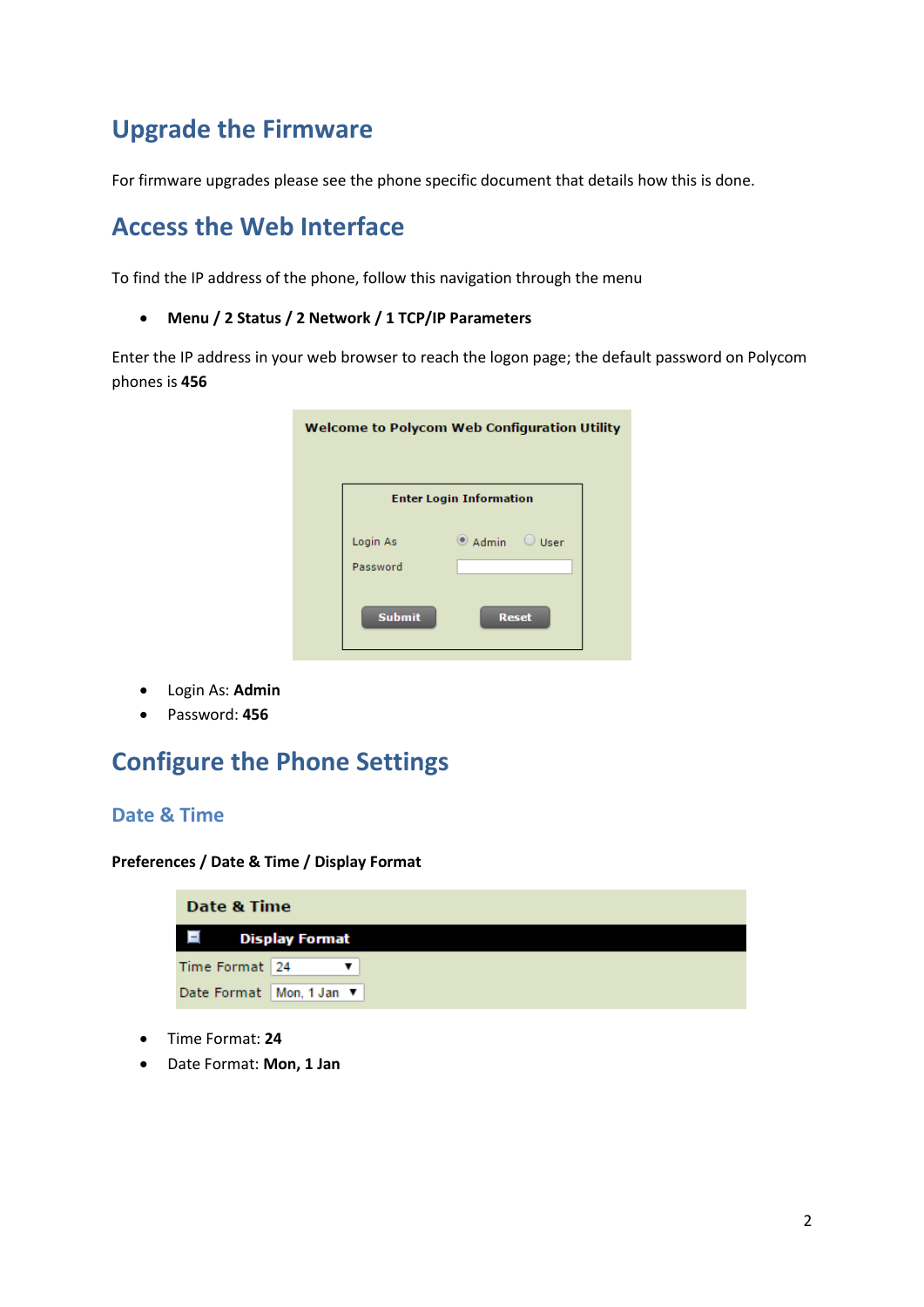#### **Preferences / Date & Time / Time Synchronisation**

| <b>Time Synchronization</b> |                                                         |
|-----------------------------|---------------------------------------------------------|
| <b>SNTP Server</b>          | 83.218.143.36                                           |
| SNTP Resync Period (s)      | 3600                                                    |
| Time Zone                   | (GMT) Western Europe Time, London, Lisbon, Casablanca ▼ |

- SNTP Server: **83.218.143.36**
- SNTP Resync Period (s): **3600**
- Time Zone: **(GMT) Western Europe Time, London, Lisbon, Casablanca**

#### **Preferences / Date & Time / Daylight Savings**

|                           | <b>Daylight Savings</b> |           |              |                                   |
|---------------------------|-------------------------|-----------|--------------|-----------------------------------|
| Daylight Savings © Enable |                         | Disable   |              |                                   |
| Fixed Day                 | Enable                  | ● Disable |              |                                   |
| <b>Start Date</b>         | Last<br>▼               | Sunday    | March<br>▼   | $01:00$ $\blacktriangledown$<br>▼ |
|                           |                         |           |              |                                   |
| <b>End Date</b>           | Last<br>▼               | Sunday    | October<br>▼ | $01:00$ $\blacktriangledown$<br>▼ |

- Daylight Savings: **Enable**
- Fixed Day: **Disable**
- Start Date: **Last | Sunday | March | 01:00**
- End Date: **Last | Sunday | October | 01:00**

## <span id="page-2-0"></span>**Codec Priority**

#### **Settings / Audio Codec Priority**



In use: **G.711A**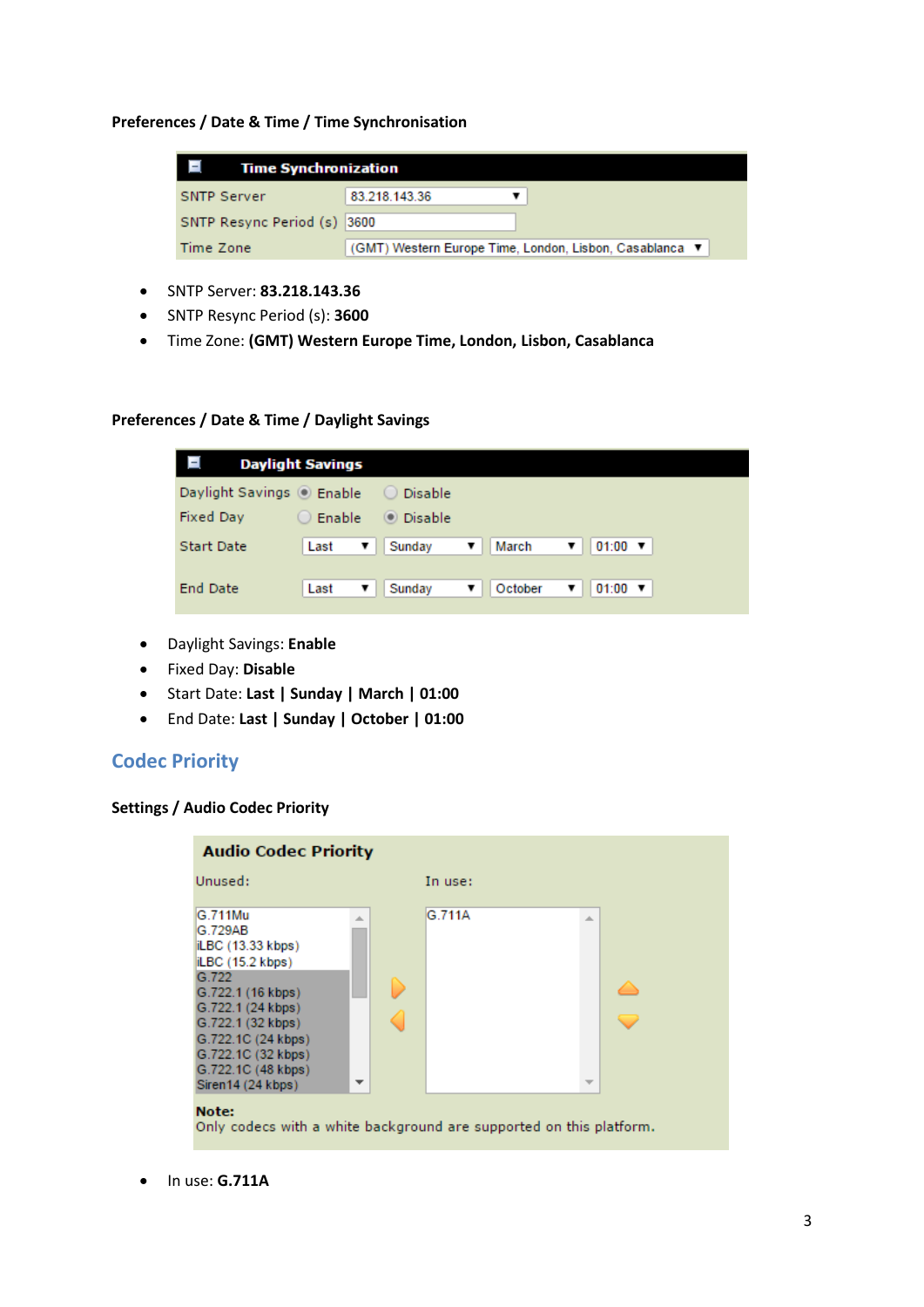## <span id="page-3-0"></span>**Dial Plan**

#### **Settings / SIP / Local Settings**

| <b>SIP</b>                                 |                            |
|--------------------------------------------|----------------------------|
| <b>Local Settings</b>                      |                            |
| * Local SIP Port                           | Ω                          |
| Calls Per Line Key                         | 4                          |
| Enable Roaming buddies for                 | None                       |
| New SDP Type                               | © Enable ⊹<br>O Disable    |
| Live Communication Server Support © Enable | ◎ Disable                  |
| * Non Standard Line Seize                  | <b>Disable</b><br>⊙ Enable |
|                                            | xx.TI*xx.T                 |
| Digitmap                                   |                            |
|                                            |                            |
| Digitmap Timeout                           | 313131313                  |
| Remove End-of-Dial Marker                  | ◎ Enable<br>Disable        |
| Digitmap Impossible Match                  | 0                          |
|                                            |                            |

- Local SIP Port: **0**
- Calls Per Line Key: **4**
- Enable Roaming Buddies for: **None**
- New SDP Type: **Disable**
- Live Communication Server Support: **Disable**
- Non Standard Line Seize: **Enable**
- Digitmap: **xx.T|\*xx.T**
- Digitmap Timeout: **3|3|3|3|3|3**
- Remove End-of-Dial Marker: **Enable**
- Digitmap Impossible Match: **0**

## <span id="page-3-1"></span>**Change the Password**

#### **Settings / Change Password /Admin**

| <b>Change Password</b> |  |
|------------------------|--|
| Admin<br>-             |  |
| Old Password           |  |
| New Password           |  |
| Confirm New Password   |  |

- Old Password: **456**
- New Password: **Sp1tfir3\_Ph0n3\_P@s5w0rd!**
- Confirm New Password: **Sp1tfir3\_Ph0n3\_P@s5w0rd!**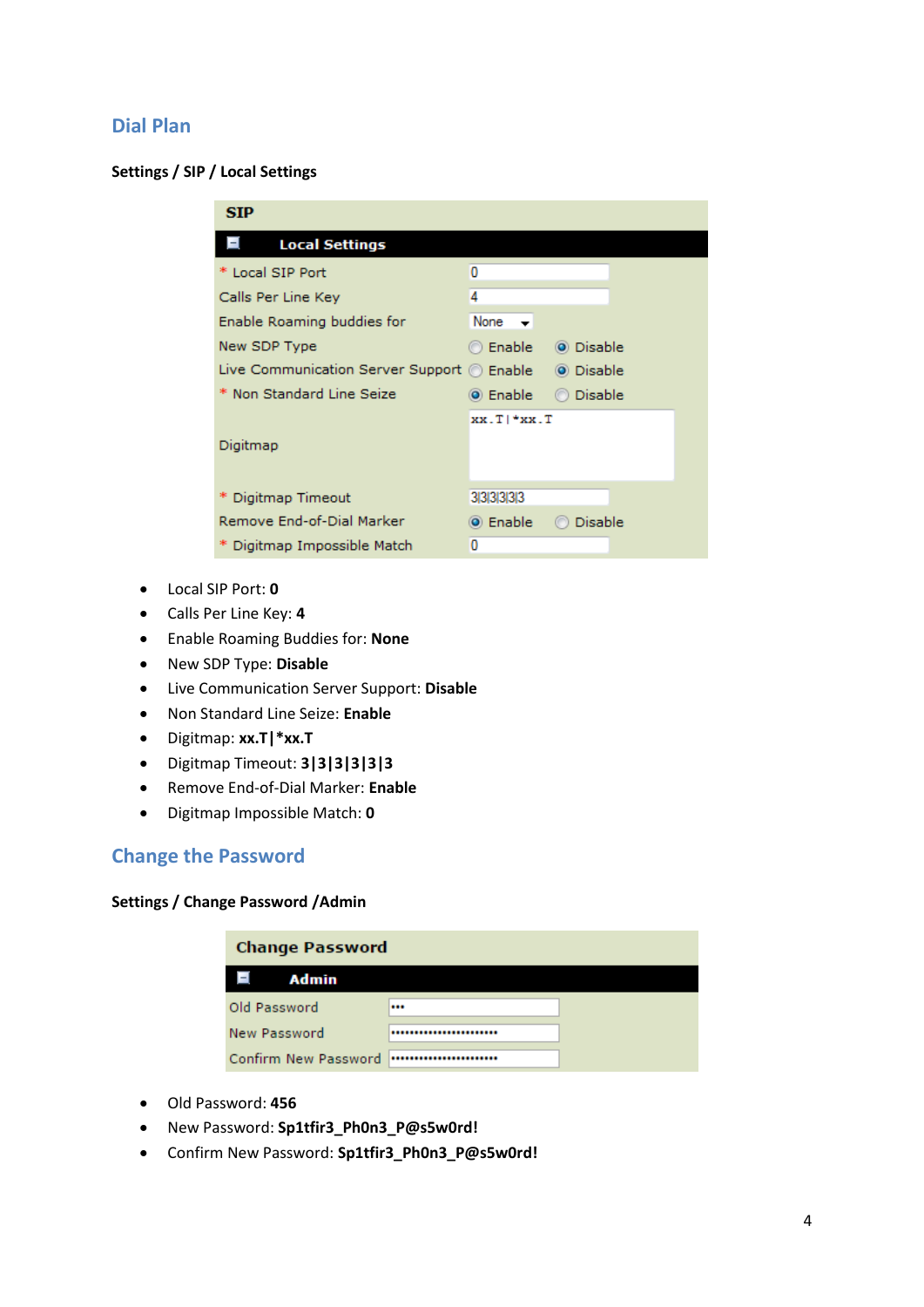# <span id="page-4-0"></span>**Configure the SIP Account**

#### **Settings / Lines / Line 1 / Identification**

| Line 1                         |                             |  |
|--------------------------------|-----------------------------|--|
| <b>Identification</b><br>н     |                             |  |
| Display Name                   | 200 Sam                     |  |
| Address                        | 200@vagtest.spitfiretsp.net |  |
| Label                          | 200 Sam                     |  |
| Type                           | Shared<br>$\bullet$ Private |  |
| <b>Third Party Name</b>        |                             |  |
| Number of Line Keys            | 1                           |  |
| Calls Per Line                 | 4                           |  |
| Enable SRTP                    | <b>Yes</b><br>$\bullet$ No  |  |
| Offer SRTP                     | <b>Yes</b><br>$\odot$ No    |  |
| Server Auto Discovery © Enable | Disable !                   |  |

- Display Name: **200 Sam**
- Address: **200@vagtest.spitfiretsp.net**
- Label: **200 Sam**
- Type: **Private**
- Third Party Name:
- Number of Line Keys: **1**
- Calls Per Line: **4**
- Enable SRTP: **No**
- Offer SRTP: **No**
- Server Auto Discovery: **Enable**

#### **Settings / Lines / Line 1 / Authentication**

| <b>Authentication</b> |                         |           |
|-----------------------|-------------------------|-----------|
| Use Login Credentials | $\bigcirc$ Enable       | ◎ Disable |
| Domain                | vagtest.spitfiretsp.net |           |
| User ID               | 200                     |           |
| Password              |                         |           |

- Use Login Credentials: **Disable**
- Domain: **vagtest.spitfiretsp.net**
- User ID: **200**
- Password: **S1p\_P@s5w0rd!**